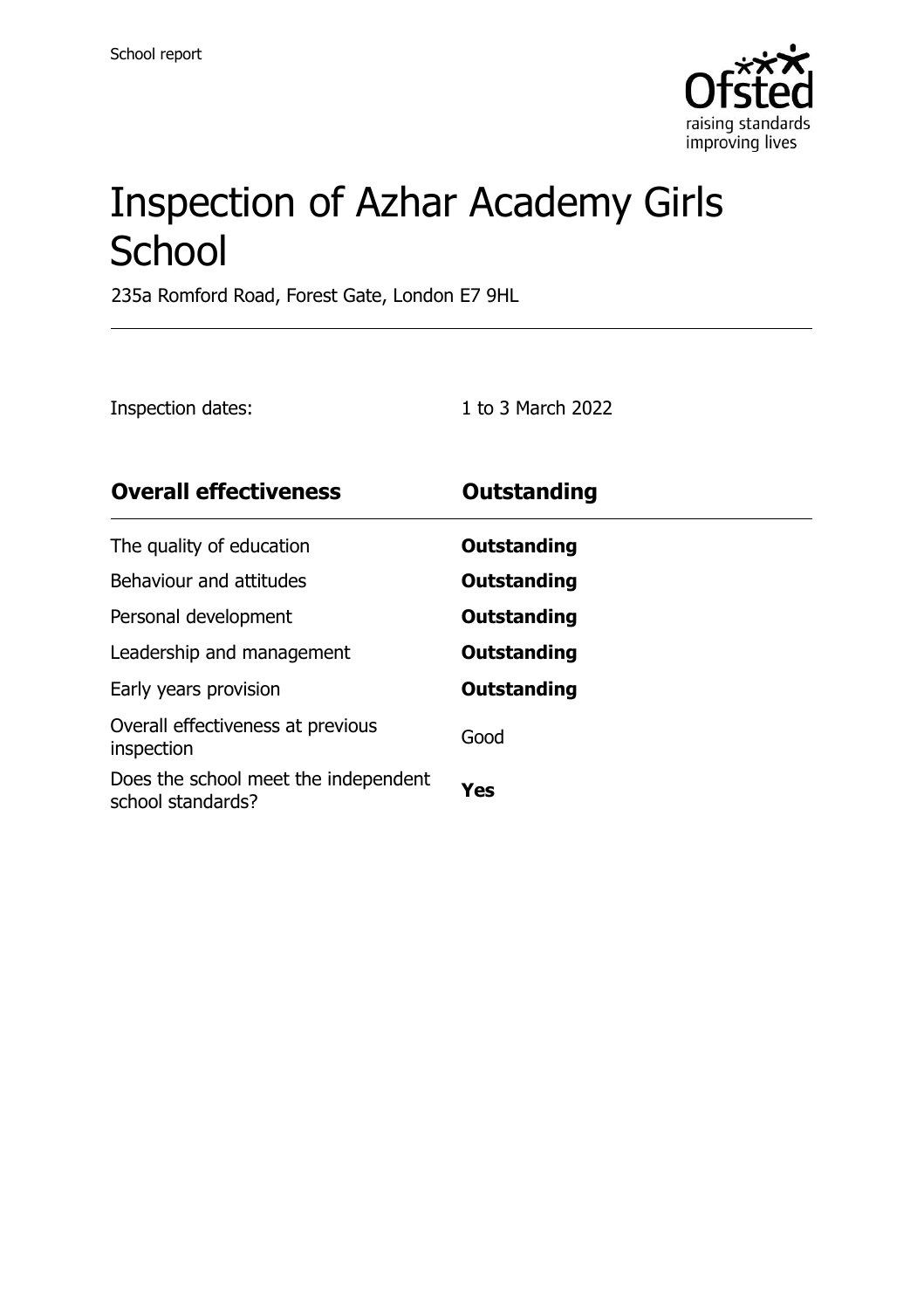

#### **What is it like to attend this school?**

This is a friendly and welcoming school where pupils thrive. They achieve exceptionally well by the end of each key stage. Pupils develop a strong sense of character, purpose and motivation. They show the school's core values through the way they interact with others. Leaders have high aspirations for pupils. They show passion in helping pupils to overcome challenges they may face. The curriculum prepares them for life in modern Britain. Pupils demonstrate a keen interest and success in science, technology and mathematics.

The school is a calm, safe, orderly and respectful environment. Behaviour is exemplary. Records show that bullying is very rare and dealt with effectively when it does happen. Pupils know what bullying is, described by one pupil as, 'Someone trying to make you feel invisible and that you don't have any purpose.'

Pupils, parents and carers appreciate the support, advice and guidance they receive. They feel valued. They appreciate the balance given to Islamic studies and other national curriculum subjects. Many parents rightly share the opinion that leaders respect and listen to their views. Staff help them in learning ways to help their children at home. Parents celebrate the fact that pupils with special educational needs and/or disabilities (SEND) are well supported.

#### **What does the school do well and what does it need to do better?**

The curriculum is ambitious and well sequenced. It builds on strong groundwork in the early years. Teachers teach pupils to check what they know and remember. They use sentence starters, quizzes and probing questions well. Pupils speak with confidence about their learning. For example, Year 7 pupils describe their predictions, processes and conclusions for experiments they have performed in science. Teachers have expert, specialist subject knowledge, which they enhance through weekly professional development opportunities.

Leaders ensure pupils are confident and fluent readers. Pupils use their knowledge of phonics to help them write and spell with accuracy. Adults model correct pronunciation when delivering the phonics programme. They identify pupils in need of additional support in learning sounds and help them to catch up. Staff and pupils show excitement in celebrating World Book Day. They enjoy telling stories and learning about different authors. Teachers ensure pupils are very well equipped in using their reading and writing skills as they move through the school.

The high expectations of pupils' behaviour in and out of lessons are consistently met. Pupils move around the school in a safe and orderly manner. They display mutual respect towards others. Low-level disruptions are rare. Adults inspire pupils to work hard. Pupils are highly motivated and keen to learn. They talk about what they learn with intent and purpose. Pupils make connections with things they have learned in the past. They also link their learning to other subjects to contextualise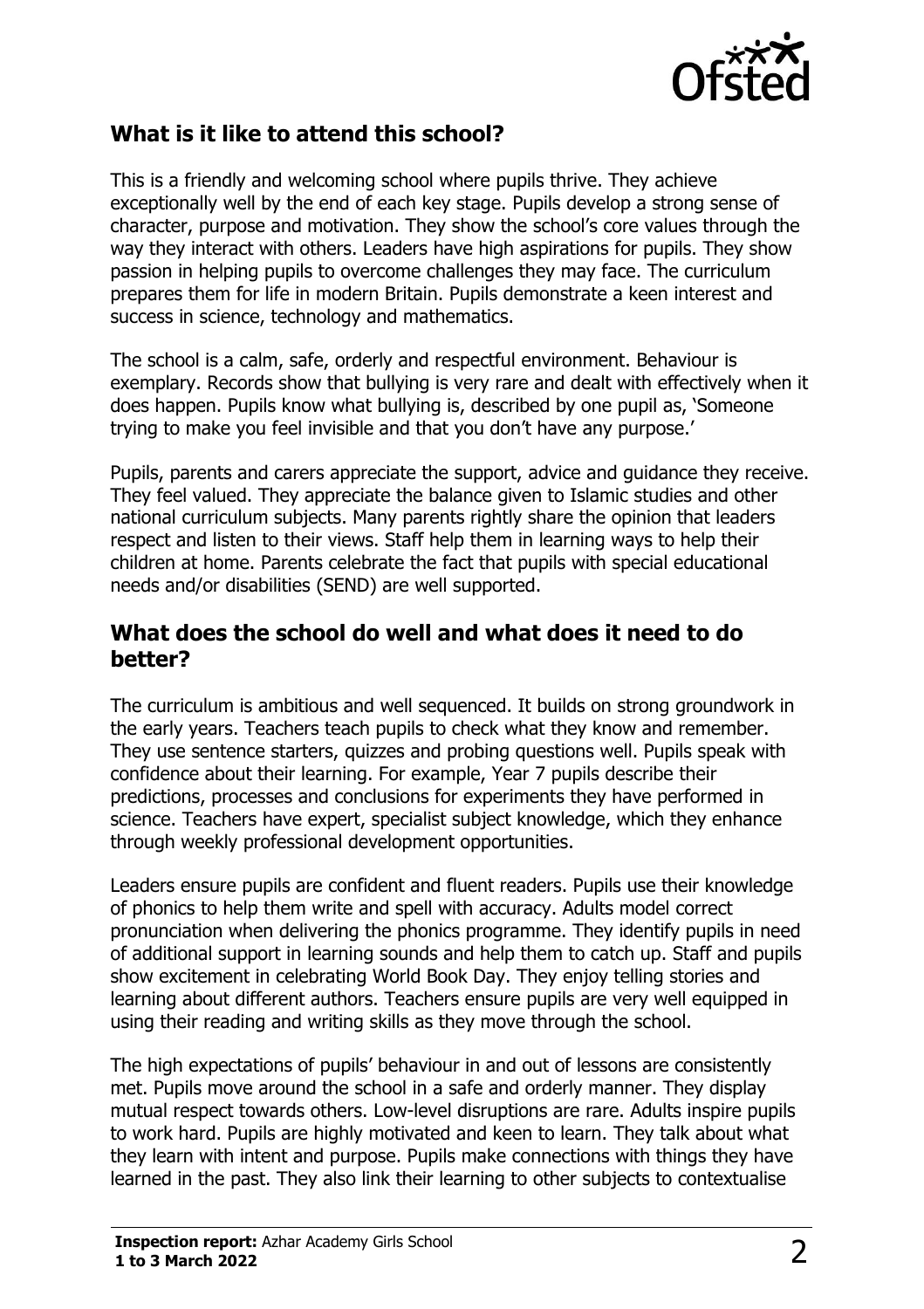

what they know and understand. They respond positively to praise. They thrive because staff celebrate pupils' success.

Trips and visits give pupils first-hand experiences of a range of subjects and careers. They are purposeful and provide pupils with memorable events that help them to know and remember more. Pupils use these opportunities to produce high-quality work.

Leaders base the whole-school approach to pupils' personal development on Islamic values. Pupils believe that 'acting upon these values is more important than knowing them'. Active citizenship is a strength of the school. Pupils in Year 10 lead major campaigns across a variety of topics, including child abuse and domestic violence. Leaders integrate enrichment opportunities into the school day. Pupils welcome more opportunities to take part in wider curriculum clubs such as sports or drama.

Staff focus on addressing pupils' well-being, particularly affected by the recent partial lockdowns. Leaders have introduced programmes such as pastoral sessions, nurture groups and mentors. Pupils from different year groups support each other in managing their mental health needs. Children in the early years use 'colour monsters' to express their feelings. Teachers encourage primary-age pupils to think about the things they are grateful for. They describe ways in which adults teach them to 'lift themselves up'. This includes being able to 'give, keep learning, be active, take notice and connect with others'. Pupils in key stage 4 advise staff in understanding how they can help teenagers manage their emotions.

The careers provision is comprehensive and coherent. It underpins the belief that no career or higher educational establishment is unattainable. It provides pupils with wide-ranging opportunities to make well-informed option choices in Year 9. Staff keep registers that help leaders oversee pupils' attendance and punctuality. Pupils' movement from the school is very low. There is no evidence of off-rolling.

The early identification of pupils with SEND is a priority. Leaders involve parents and their children in discussing what is important to and for them to achieve well. They have a very comprehensive knowledge of what pupils with SEND need to learn and to access the curriculum. Staff reduce barriers to learning to give pupils the best possible chances to be successful. They tailor the support to address their specific needs. Staff track pupils' achievements against aspirational targets. They achieve or exceed these high expectations. This is due to the intensive support pupils receive in the early phase of the school.

The early years provision is well staffed and organised. Adults plan purposeful and practical experiences for children to learn. This enables them to talk, respond to questions and deepen their understanding. Staff interact positively with children. They model high-quality language and vocabulary in developing children's communication skills. Children in Nursery use words such as rough, smooth and silvery to describe the materials they feel. They access resources independently. Adults maximise the use of the outdoor area, although limited in size.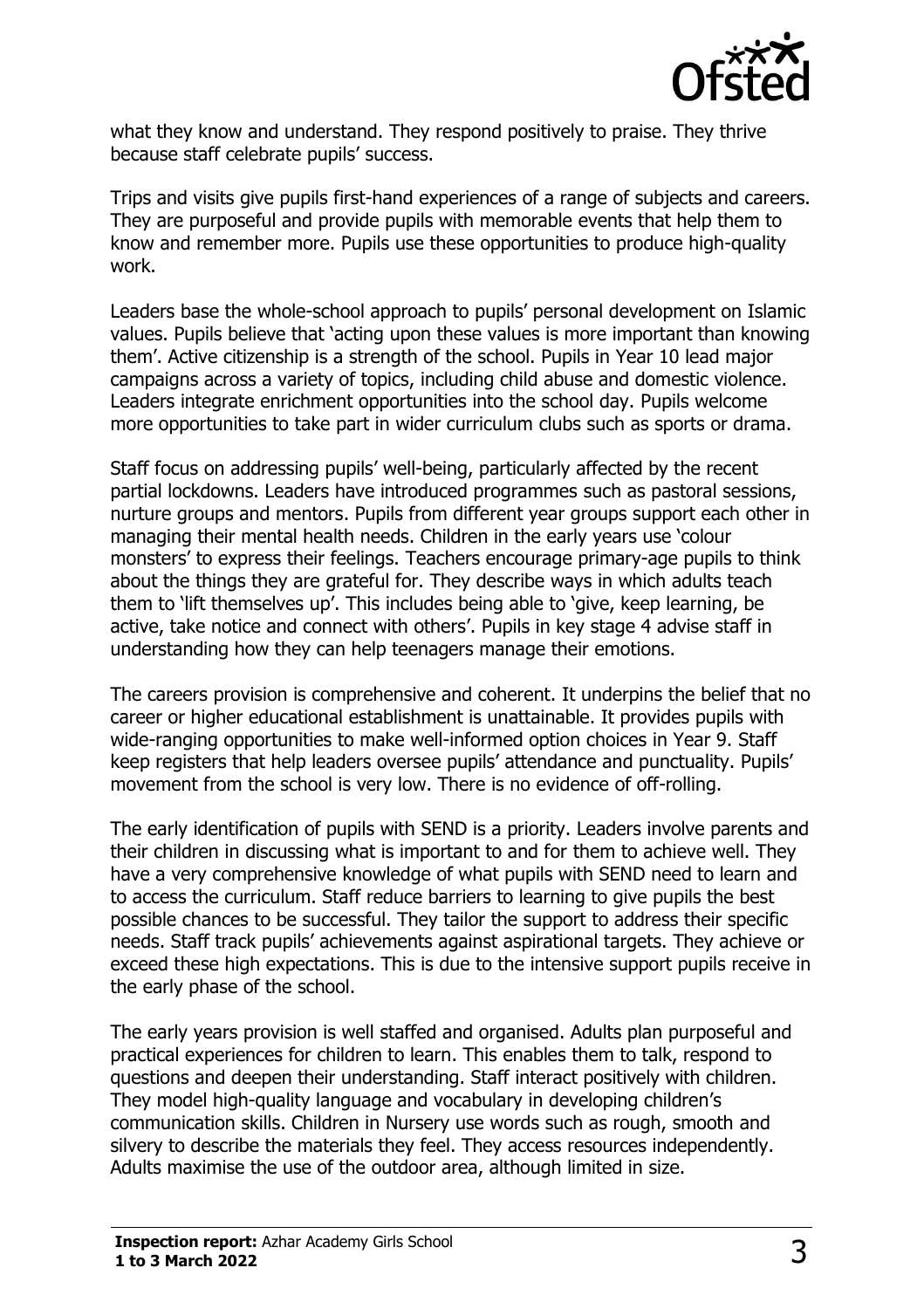

The proprietor and governors are unwavering in promoting their vision for pupils. They challenge the 'myths' that may limit what girls can or cannot achieve. They show pride in the well-designed premises provided. Governors know the strengths of the school. They verify what leaders say about the school through lesson visits and discussions with pupils. Teachers feel that leaders support them well. They share the high expectations that leaders have of them and pupils' achievement. They say the workload is manageable and that they work as a team. Parents receive information often about how well their children achieve in all subjects. Leaders ensure that the school complies with schedule 10 of the Equality Act 2010.

## **Safeguarding**

The arrangements for safeguarding are effective.

Pupils know how to stay safe online when using social media. They know how to deal with situations of harassment or discrimination should they ever face them. The curriculum covers all aspects of relationships and sex education in line with statutory guidance. Teachers present how 'we are all different' in age-appropriate ways.

The proprietor provides well-maintained premises. Governors oversee school processes to keep pupils safe. Staff know the school procedures for sharing safeguarding information. Leaders have started to refine the system for recording and reporting concerns about pupils who may be at risk. A new electronic school system is in place to achieve this.

Leaders publish the safeguarding policy on the school's website, and it reflects current guidance.

### **How can I feed back my views?**

You can use Ofsted Parent View to give Ofsted your opinion on your child's school, or to find out what other parents and carers think. We use information from Ofsted Parent View when deciding which schools to inspect, when to inspect them and as part of their inspection.

The Department for Education has further quidance on how to complain about a school.

If you are the provider and you are not happy with the inspection or the report, you can complain to Ofsted.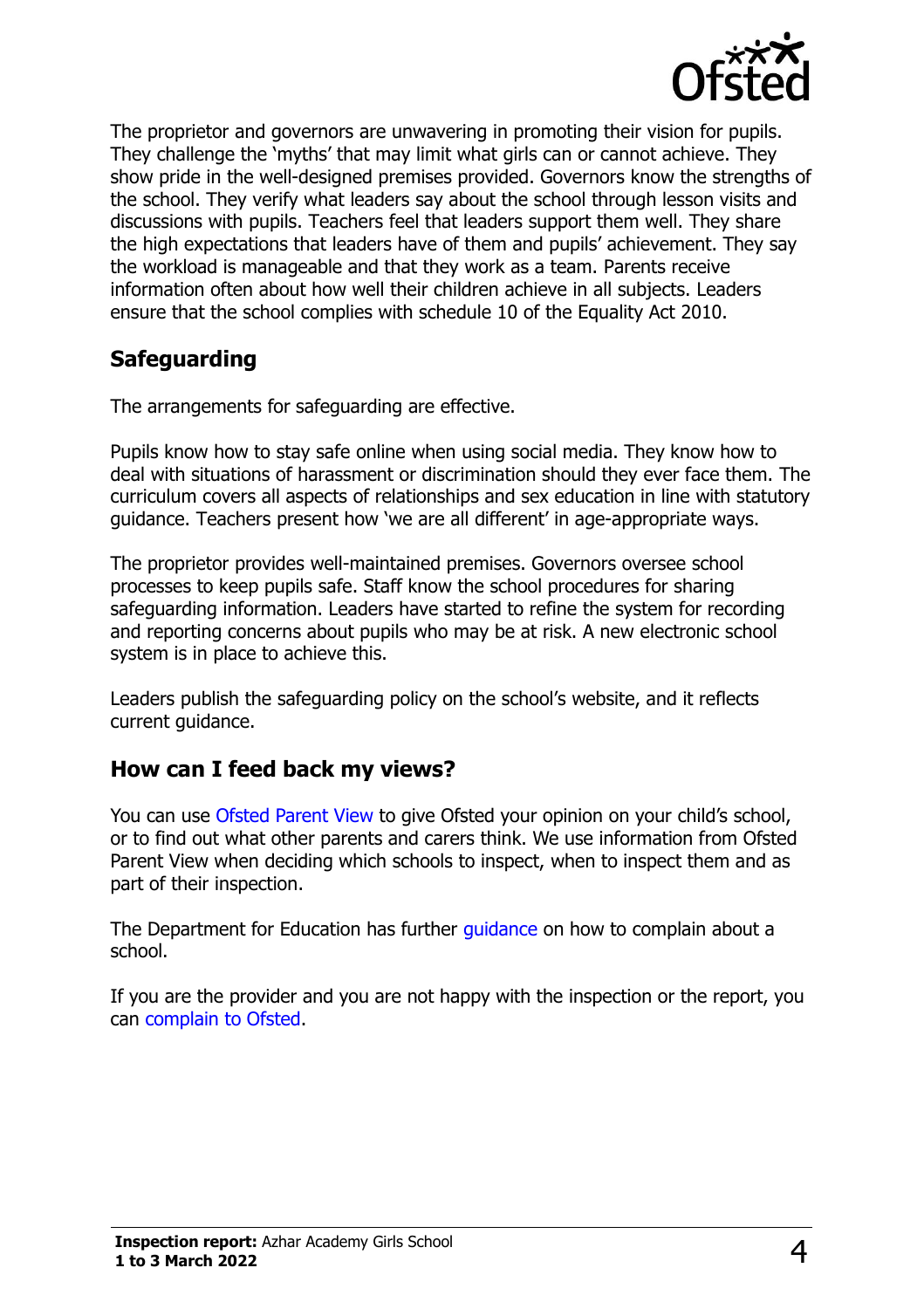

## **School details**

| Unique reference number             | 134417                                    |
|-------------------------------------|-------------------------------------------|
| <b>DfE registration number</b>      | 316/6064                                  |
| <b>Local authority</b>              | Newham/Waltham Forest                     |
| <b>Inspection number</b>            | 10214684                                  |
| <b>Type of school</b>               | Other independent school                  |
| <b>School category</b>              | Independent school                        |
| Age range of pupils                 | 3 to 16                                   |
| <b>Gender of pupils</b>             | Mixed                                     |
| Number of pupils on the school roll | 484                                       |
| <b>Number of part-time pupils</b>   | <b>None</b>                               |
|                                     |                                           |
| <b>Proprietor</b>                   | <b>Ismail Gangat</b>                      |
| <b>Headteacher</b>                  | Rookshana Adam (Executive<br>Headteacher) |
| <b>Annual fees (day pupils)</b>     | £3,100 secondary/£2,800 primary           |
| <b>Telephone number</b>             | 02085555959                               |
| Website                             | www.aags.org.uk/www.aaps.uk.com           |
| <b>Email address</b>                | girls.school@azharacademy.org             |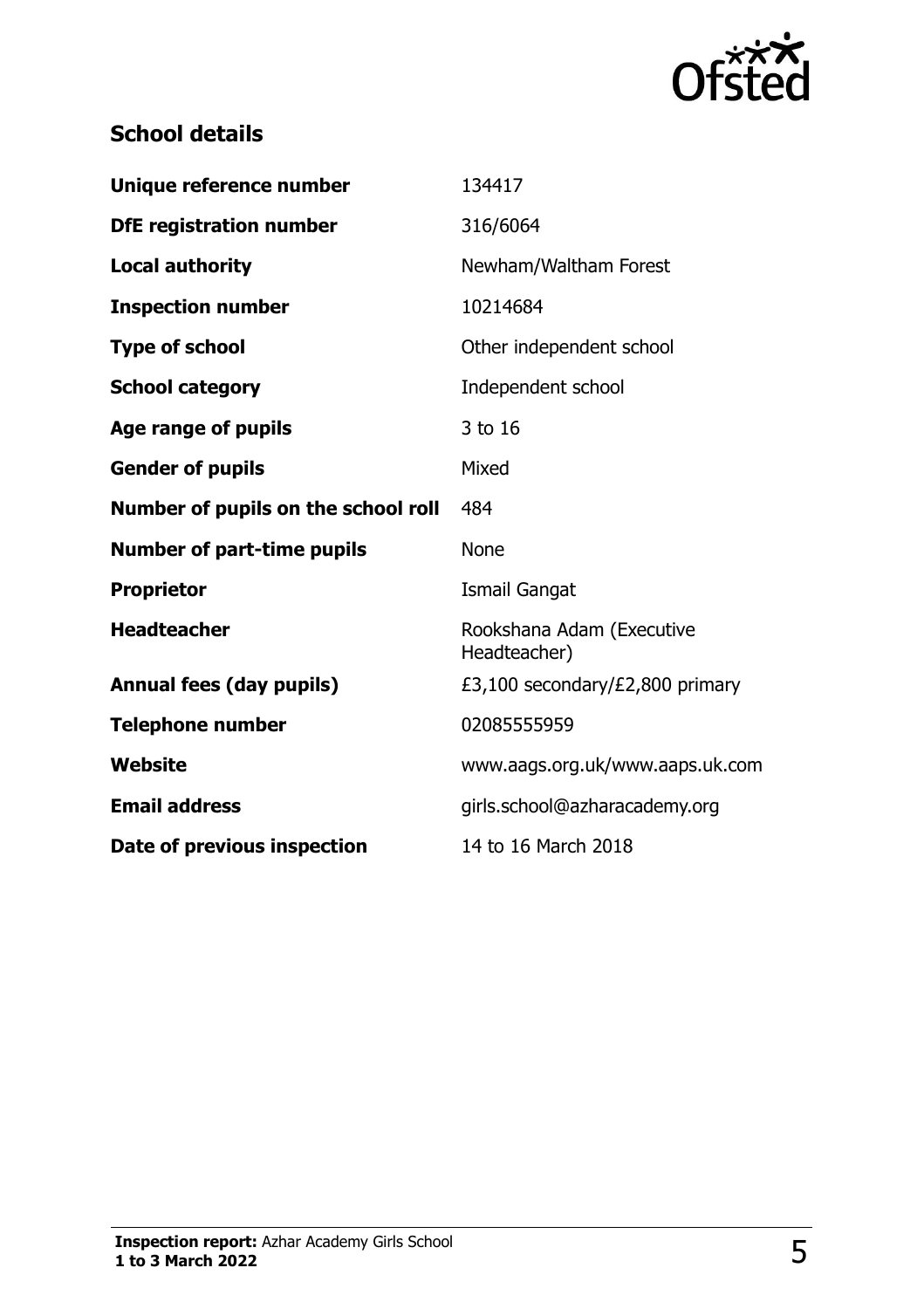

### **Information about this school**

- The primary school site is situated in the London Borough of Waltham Forest.
- Pupils learn in mixed classes up to and including Year 6. The secondary school site in the London Borough of Newham accommodates girls only from Year 7 to Year 11.

#### **Information about this inspection**

Inspectors carried out this inspection under section 109(1) and (2) of the Education and Skills Act 2008. The purpose of the inspection is to advise the Secretary of State for Education about the school's suitability for continued registration as an independent school.

The school meets the independent school standards. These are the requirements set out in the schedule to the Education (Independent School Standards) Regulations 2014.

This was the first routine inspection the school received since the COVID-19 pandemic began. Inspectors discussed the impact of the pandemic with the school leaders and have taken that into account in their evaluation.

- Meetings were held with the proprietor, the chair of the governing body, the executive headteacher, senior leaders, a range of staff, governors and pupils.
- Inspectors carried out deep dives in these subjects: reading, mathematics, citizenship and science. For each deep dive, inspectors met with subject leaders, looked at curriculum plans, visited a sample of lessons, spoke to teachers, spoke to some pupils about their learning and looked at samples of pupils' work.
- Inspectors scrutinised a range of curriculum plans and documents, including the school's self-evaluation of the work it does and the school improvement plan.
- Inspectors reviewed safeguarding arrangements by scrutinising records and the single central record, talking to leaders and staff and through discussions with pupils and parents.
- $\blacksquare$  Inspectors met with parents at the start of the day, to gain their views of the school.
- Inspectors considered the opinions of parents and staff through Ofsted's online surveys, including 52 free-text responses to Ofsted Parent View, 62 responses from members of staff and 118 responses from pupils to the surveys.
- Inspectors toured the school sites and looked at policies and documentation to check compliance with the independent school standards.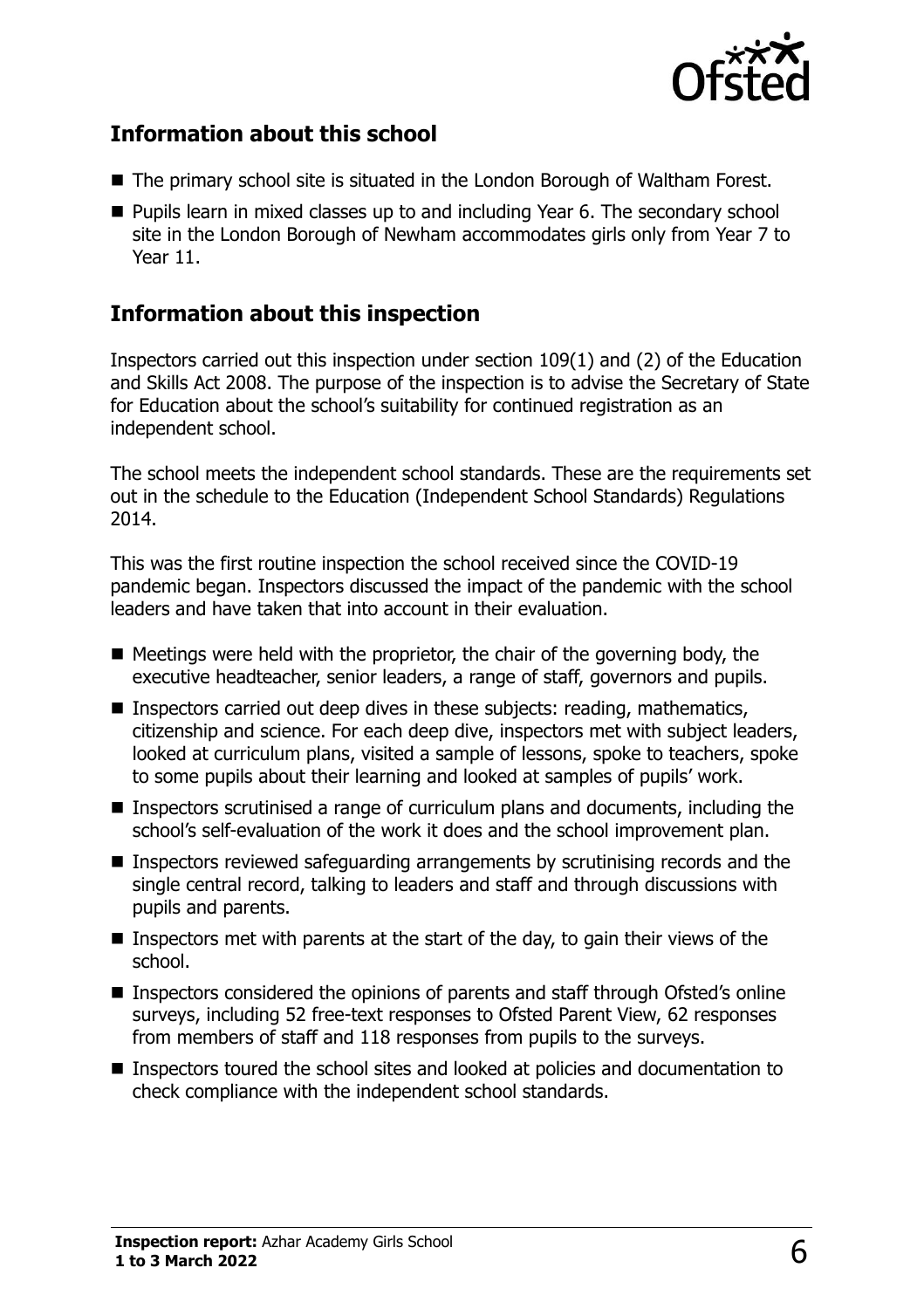

#### **Inspection team**

Lascelles Haughton, lead inspector Her Majesty's Inspector

Ian Rawstorne **Her Majesty's Inspector** Lucy Nutt **Contract Contract Contract Contract Contract Contract Contract Contract Contract Contract Contract Contract Contract Contract Contract Contract Contract Contract Contract Contract Contract Contract Contract Cont**